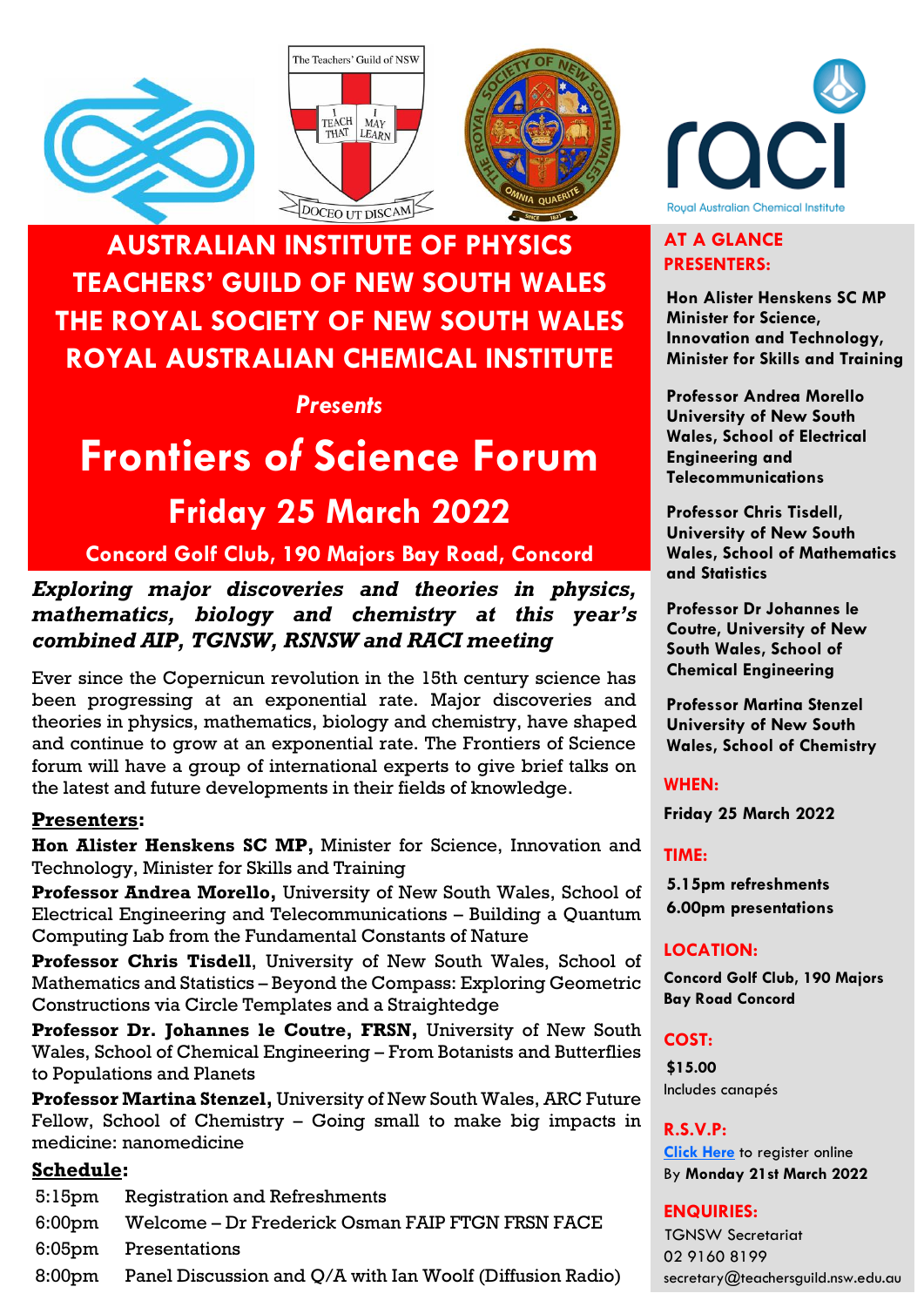#### **PRESENTERS ABSTRACT:**

#### **Professor Andrea Morello**

#### **Building a Quantum Computing Lab from the Fundamental Constants of Nature**

Quantum computers hold the potential to solve intractable computational tasks, thanks to their ability to encode and process an exponentially large amount of information. Their practical implementation is becoming a reality, both in academia and in industry, with many different ideas being put to the test to build the ultimate computing machine. And yet, every time we see a media coverage on quantum computing, the images always look the same: a shiny refrigerator, a maze of high-frequency cables, some nanoscale device at the bottom of it. Why? In this talk I will explain how the values of certain fundamental constants of Nature – the Planck constant, the electron charge, the speed of light, etc. – conjure up a set of inescapable constrains on the type of equipment necessary to operate a quantum computer. I will illustrate this by giving a virtual tour of the Fundamental Quantum Technologies Laboratories at UNSW, in the hope of clearing some of the "mysteries" around quantum computers and how they work.

#### **Professor Chris Tisdell**

#### **Beyond the Compass: Exploring Geometric Constructions via Circle Templates and a Straightedge**

For thousands of years, the compass and straightedge tools have dominated the learning and teaching of geometry. As such, these inherited, long-standing instruments have gained a lustre of naturalized pedagogical value. However, mounting evidence suggests that many learners and teachers struggle to efficiently, effectively and safely use compasses when constructing geometric figures. Compasses are difficult for learners to use, can lead to inaccurate drawings, and can be dangerous. Thus, there is value in reconsidering the role of the compass in the learning and teaching of geometric constructions and to offer better tools as alternatives. The purpose of this work is to address the aforementioned need by proposing an alternative tool to the compass that is safer, more efficient and more effective. We will argue that a circle arc template forms such an alternative tool, and we will illustrate how learners and teachers can add value to their classrooms by using it in conjunction with a straightedge to establish the well-known constructions seen in geometry curricula around the world.

#### **Professor Johannes le Coutre**

#### **From Botanists and Butterflies to Populations and Planets**

Life Sciences make up for the most stimulating and intellectually challenging endeavours of the 21<sup>st</sup> century - and there is probably little dispute with this statement. Being the *Science of Life*, Biology has come a long way. Having started as a purely empirical activity in the pursuit of beauty or even a *vis vitalis* (living force) early biologists catalogued plants and animals. Throughout several centuries this activity has developed into the dominating branch of all-natural sciences. Biology today is a global high-tech endeavour featuring a wealth of sub disciplines and research fields with massive involvement of both industry and academia. Moreover, as we have seen in other sciences such as Physics or Chemistry, Biology evolves from a purely investigative science into an area of creative engineering, where the discoveries made are being put into tangible innovation. Interestingly, simple principles of biology, such as competition, collaboration and economy do apply not only to organisms but also to communities, populations and the workings of our entire planet.

#### **Professor Martina Stenzel**

#### **Going small to make big impacts in medicine: nanomedicine**

One of challenges in the development of new drugs is the often unfavourable biodistribution: the drug is either quickly cleared from the body, is deactivated or is accumulation in organs where they do rather harm than good. Entrapping drugs into nanoparticle has shown to improve the treatment of many diseases. The first therapeutic nanoparticles that appeared on the market were designed to enhance the treatment of cancer, but more recently nanoparticle helped to vaccinate the world as mRNA vaccines are delivered in these tiny-nano-sized carriers. In this lecture we will briefly review the nature of various nanoparticles and discuss opportunities and challenges. We will look more indepth at the nanoparticles already used in FDA approved formation. Finally, I will give an overview of current activities in this field in research labs.